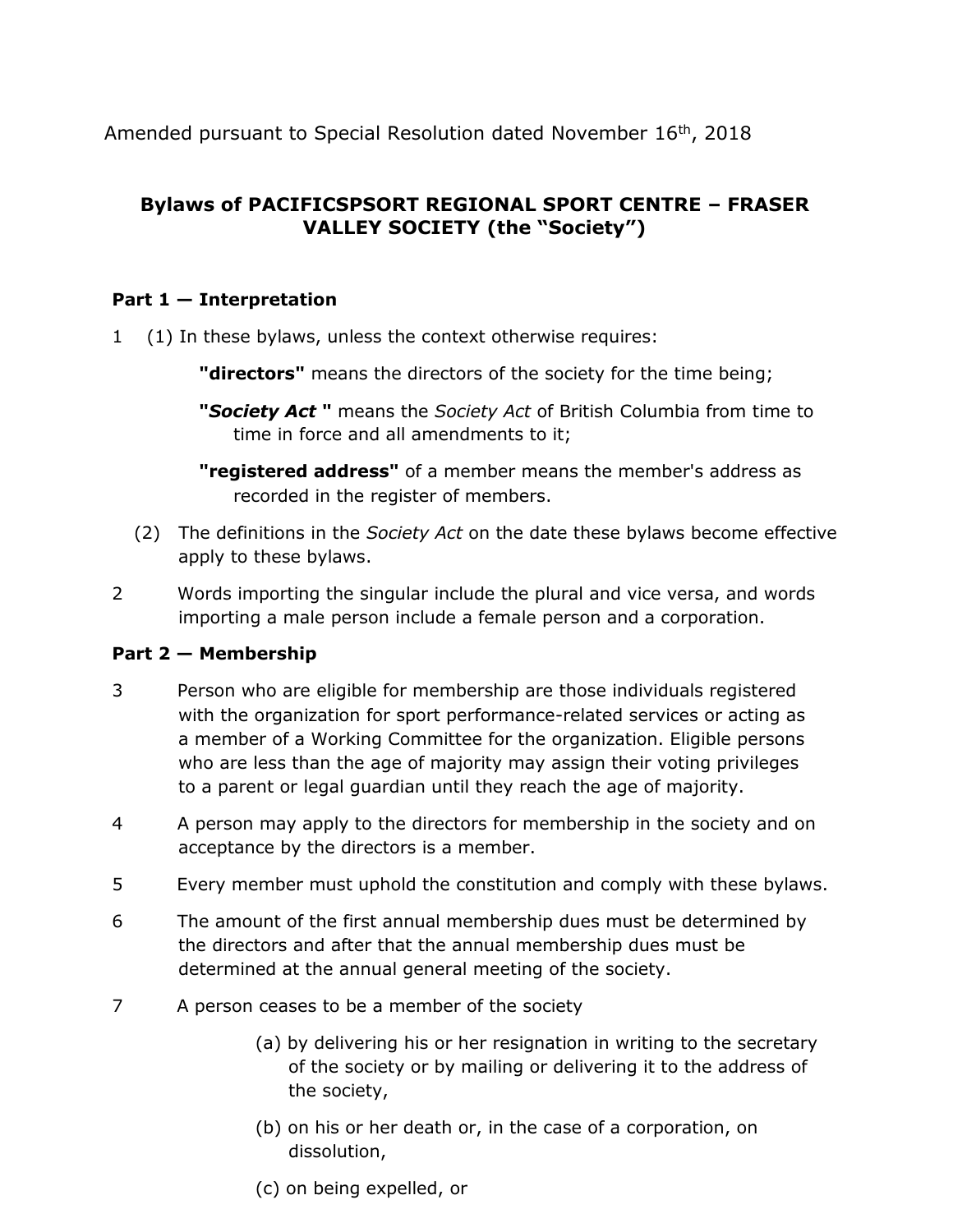- (d) on having been a member not in good standing for 12 consecutive months.
- 8 (1) A member may be expelled by a special resolution of the members passed at a general meeting.
	- (2) The notice of special resolution for expulsion must be accompanied by a brief statement of the reasons for the proposed expulsion.
	- (3) The person who is the subject of the proposed resolution for expulsion must be given an opportunity to be heard at the general meeting before the special resolution is put to a vote.
	- (4) Upon the termination of membership in the Society, the rights of such Member, including any rights in the property of the Society, automatically cease to exist.
- 9 All members are in good standing except a member who has failed to pay his or her current annual membership fee, or any other subscription or debt due and owing by the member to the society, and the member is not in good standing so long as the debt remains unpaid.
- 10 (1) The minutes of the Board meetings (other than those minutes designated by the Board to be "in camera") shall be available to members in good standing with the Society upon written notice to the Executive Director.
	- (2) The Society's documents, including the account records, shall be open the inspection of a director and a member in good standing, during usual business hours, upon reasonable written notice of not less than seven-days to the Executive Director as the address of the Society.
	- (3) No person, other than a member in good standing or a director, may, if and to the extent permitted by the bylaws, inspect a record a society is required to keep under Section 20(1) and Section 24(2)(a) of the Act, other than the register of members.

# **Part 3 — Meetings of Members**

- 10 General meetings of the society must be held at the time and place, in accordance with the *Society Act*, that the directors decide.
- 11 Every general meeting, other than an annual general meeting, is an extraordinary general meeting.
- 12 The directors may, when they think fit, convene an extraordinary general meeting.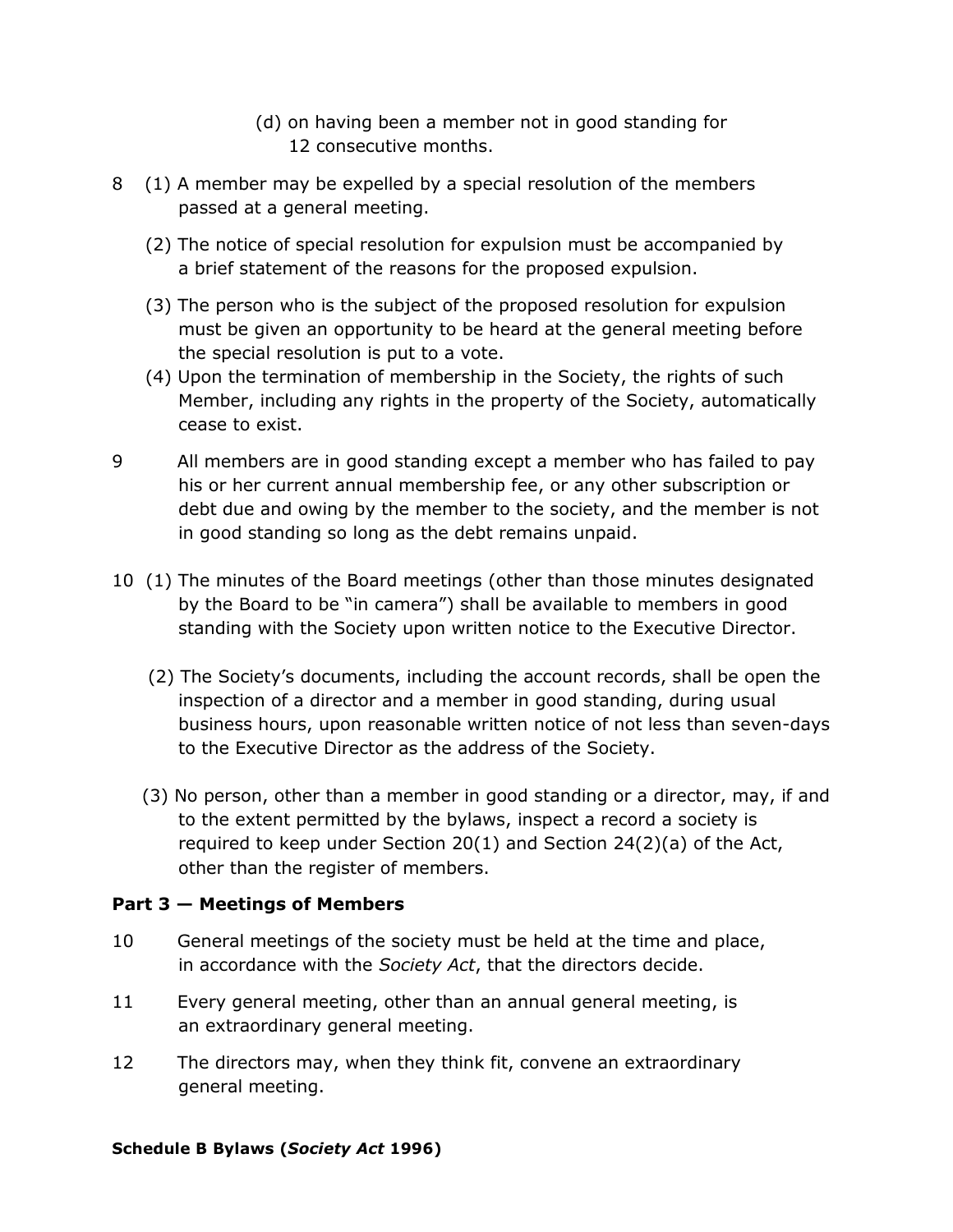- 13 (1) Notice of a general meeting must specify the place, day and hour of the meeting, and, in case of special business, the general nature of that business.
	- (2) The accidental omission to give notice of a meeting to, or the non-receipt of a notice by, any of the members entitled to receive notice does not invalidate proceedings at that meeting.
- 14 The first annual general meeting of the society must be held not more than 15 months after the date of incorporation and after that an annual general meeting must be held at least once in every calendar year and not more than 15 months after the holding of the last preceding annual general meeting.

# **Part 4 — Proceedings at General Meetings**

- 15 Special business is
	- (a) all business at an extraordinary general meeting except the adoption of rules of order, and
	- (b) all business conducted at an annual general meeting, except the following:
		- (i) the adoption of rules of order;
		- (ii) the consideration of the financial

statements; (iii) the report of the directors;

- (iv) the report of the auditor, if
- any; (v) the election of directors;
- (vi) the appointment of the auditor, if required;
- (vii) the other business that, under these bylaws, ought to be conducted at an annual general meeting, or business that is brought under consideration by the report of the directors issued with the notice convening the meeting.
- 16 (1) Business, other than the election of a chair and the adjournment or termination of the meeting, must not be conducted at a general meeting at a time when a quorum is not present.
	- (2) If at any time during a general meeting there ceases to be a quorum present, business then in progress must be suspended until there is a quorum present or until the meeting is adjourned or terminated.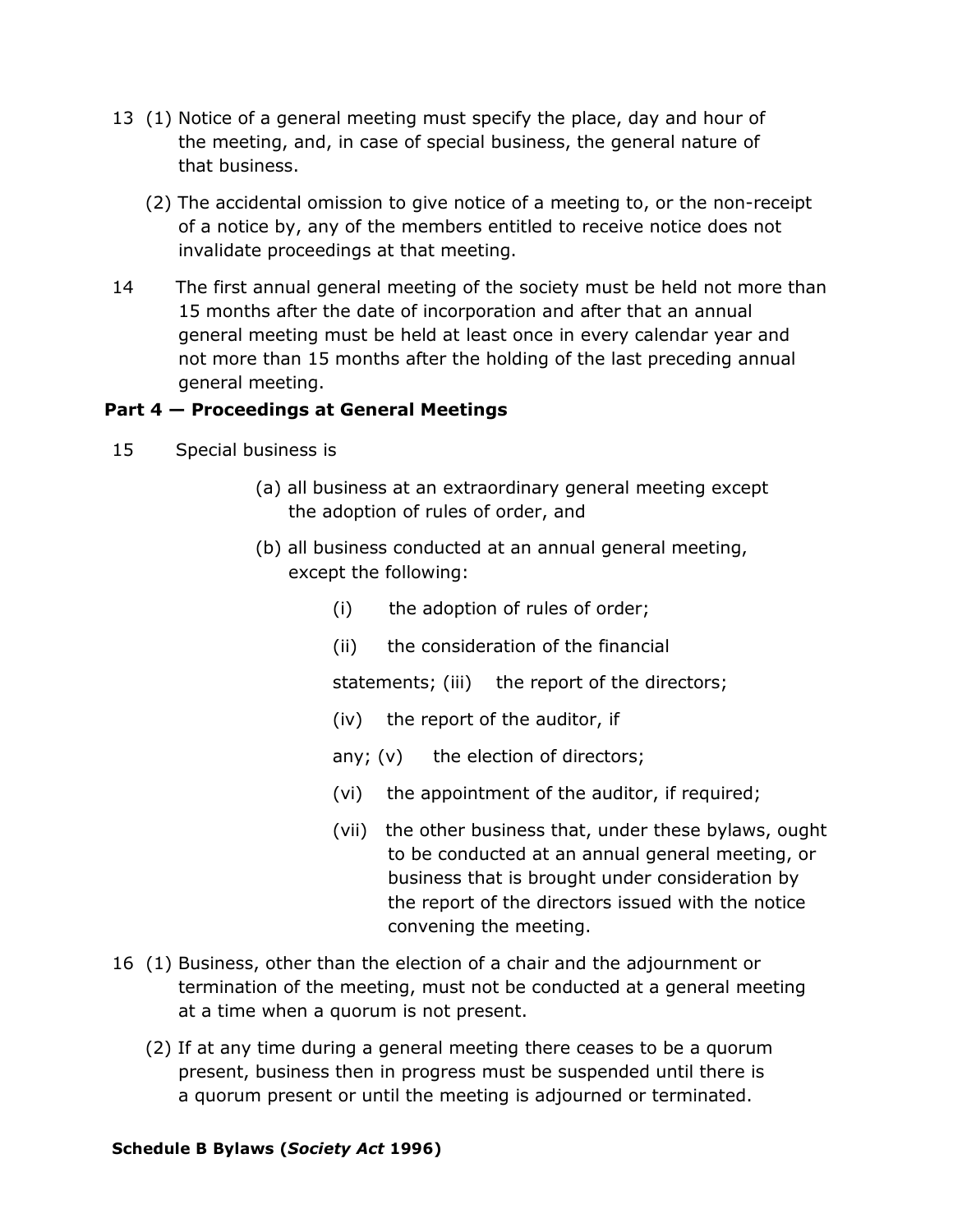- (3) A quorum is 3 members present or a greater number that the members may determine at a general meeting.
- 17 If within 30 minutes from the time appointed for a general meeting a quorum is not present, the meeting, if convened on the requisition of members, must be terminated, but in any other case, it must stand adjourned to the same day in the next week, at the same time and place, and if, at the adjourned meeting, a quorum is not present within 30 minutes from the time appointed for the meeting, the members present constitute a quorum.
- 18 Subject to bylaw 19, the president of the society, the vice president or, in the absence of both, one of the other directors present, must preside as chair of a general meeting.
- 19 If at a general meeting
	- (a) there is no president, vice president or other director present within 15 minutes after the time appointed for holding the meeting, or
	- (b) the president and all the other directors present are unwilling to act as the chair,

the members present must choose one of their number to be the chair.

- 20 (1) A general meeting may be adjourned from time to time and from place to place, but business must not be conducted at an adjourned meeting other than the business left unfinished at the meeting from which the adjournment took place.
	- (2) When a meeting is adjourned for 10 days or more, notice of the adjourned meeting must be given as in the case of the original meeting.
	- (3) Except as provided in this bylaw, it is not necessary to give notice of an adjournment or of the business to be conducted at an adjourned general meeting.
- 21 (1) A resolution proposed at a meeting need not be seconded, and the chair of a meeting may move or propose a resolution.
	- (2) In the case of a tie vote, the chair does not have a casting or second vote in addition to the vote to which he or she may be entitled as a member, and the proposed resolution does not pass.
- 22 (1) A member in good standing present at a meeting of members is entitled to one vote.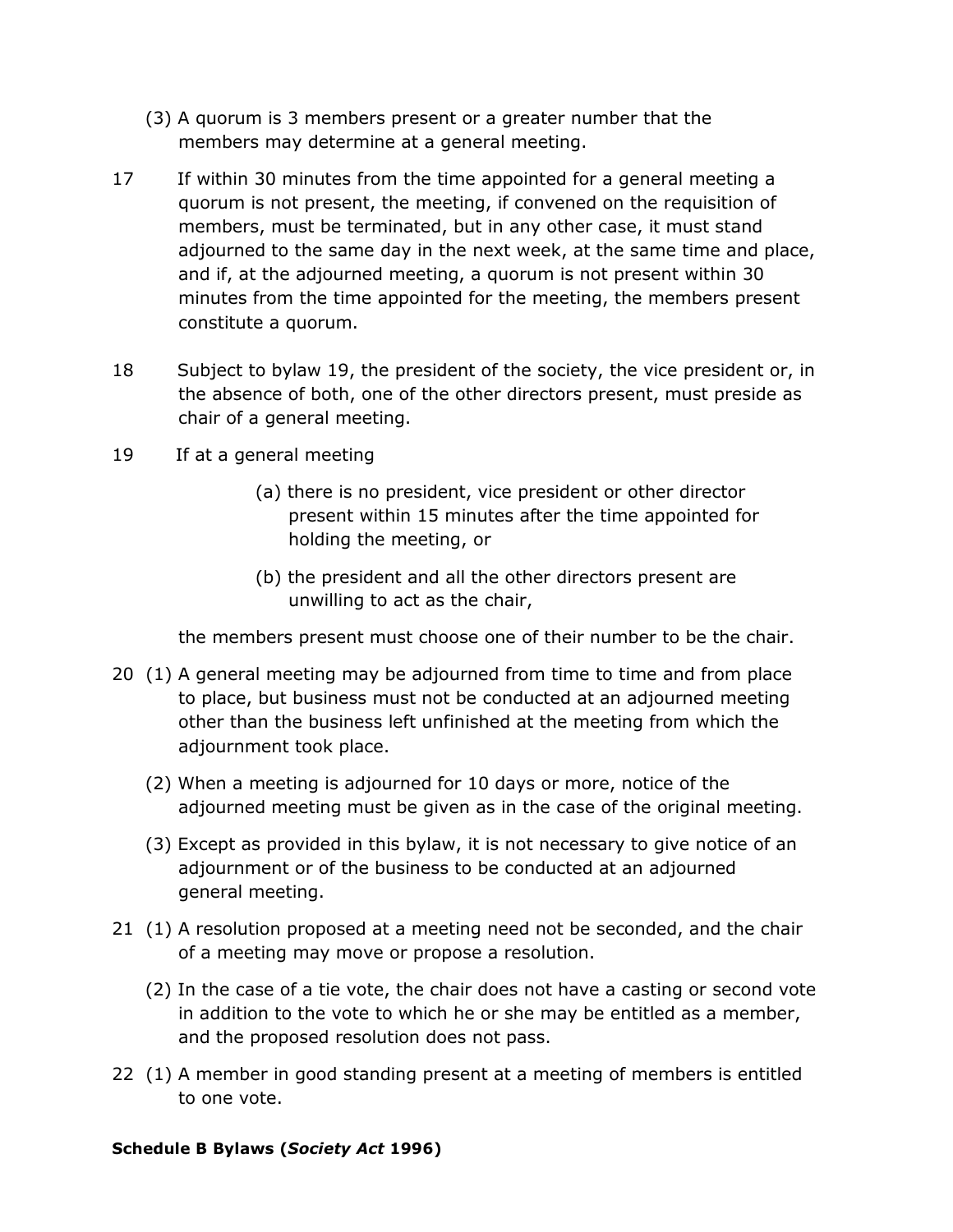- (2) Voting is by show of hands.
- (3) Voting by proxy is not permitted.
- 23 A corporate member may vote by its authorized representative, who is entitled to speak and vote, and in all other respects exercise the rights of a member, and that representative must be considered as a member for all purposes with respect to a meeting of the society.

# **Part 5 — Directors and Officers**

- 24 (1) The directors may exercise all the powers and do all the acts and things that the society may exercise and do, and that are not by these bylaws or by statute or otherwise lawfully directed or required to be exercised or done by the society in a general meeting, but subject, nevertheless, to
	- (a) all laws affecting the

society, (b) these bylaws, and

- (c) rules, not being inconsistent with these bylaws, that are made from time to time by the society in a general meeting.
- (2) A rule, made by the society in a general meeting, does not invalidate a prior act of the directors that would have been valid if that rule had not been made.
- 25 (1) The president, vice president, secretary, treasurer and one or more other persons are the directors of the society.
	- (2) The number of directors must be 5 or a greater number determined from time to time at a general meeting.
	- (3) The society will have a director representing the Canadian Sport Centre Pacific who will be subject to removal, replacement and reappointment by the appointing organization.
	- (4) The category of director referred to in subparagraph 25(3) will be nonvoting and, for greater certainty, that director: (a) will not have the rights, privileges or obligations of the directors of the Society; and (b) will not be a member of the Society and will not be entitled to receive notice, attend or vote at a general meeting of the society.
- 26 (1) The directors must retire from office at each annual general meeting when their successors are elected.
	- (2) Separate elections must be held for each office to be filled.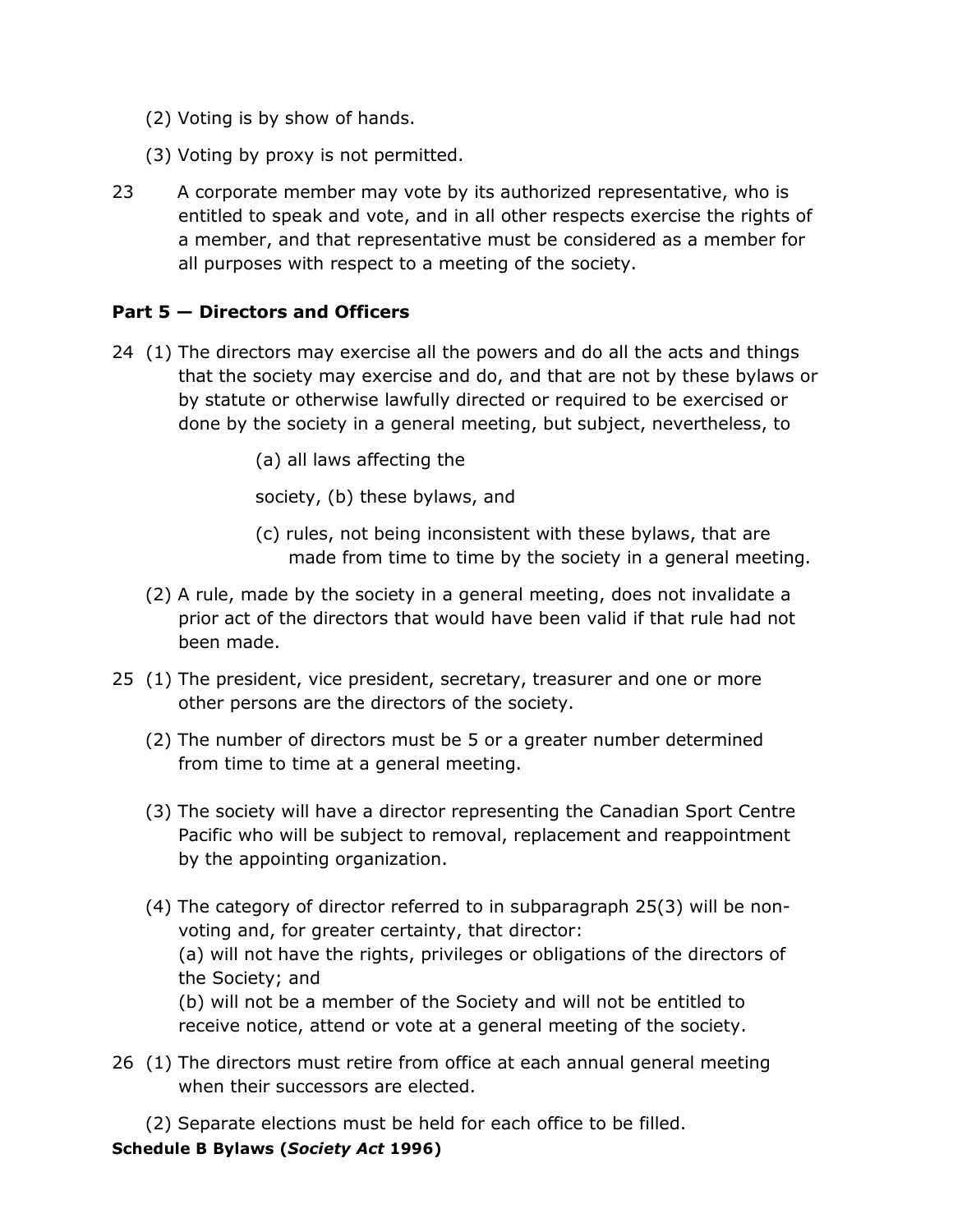- (3) An election may be by acclamation, otherwise it must be by ballot.
- (4) If a successor is not elected, the person previously elected or appointed continues to hold office.
- 27 (1) The directors may at any time and from time to time appoint a member as a director to fill a vacancy in the directors.
	- (2) A director so appointed holds office only until the conclusion of the next annual general meeting of the society, but is eligible for re-election at the meeting.
- 28 (1) If a director resigns his or her office or otherwise ceases to hold office, the remaining directors must appoint a member to take the place of the former director.
	- (2) An act or proceeding of the directors is not invalid merely because there are less than the prescribed number of directors in office.
- 29 The members may, by special resolution, remove a director, before the expiration of his or her term of office, and may elect a successor to complete the term of office.
- 30 A director must not be remunerated for being or acting as a director but a director must be reimbursed for all expenses necessarily and reasonably incurred by the director while engaged in the affairs of the society.

# **Part 6 — Proceedings of Directors**

- 31 (1) The directors may meet at the places they think fit to conduct business, adjourn and otherwise regulate their meetings and proceedings, as they see fit.
	- (2) The directors may from time to time set the quorum necessary to conduct business, and unless so set the quorum is a majority of the directors then in office.
	- (3) The president is the chair of all meetings of the directors, but if at a meeting the president is not present within 30 minutes after the time appointed for holding the meeting, the vice president must act as chair, but if neither is present the directors present may choose one of their number to be the chair at that meeting.
	- (4) A director may at any time, and the secretary, on the request of a director, must, convene a meeting of the directors.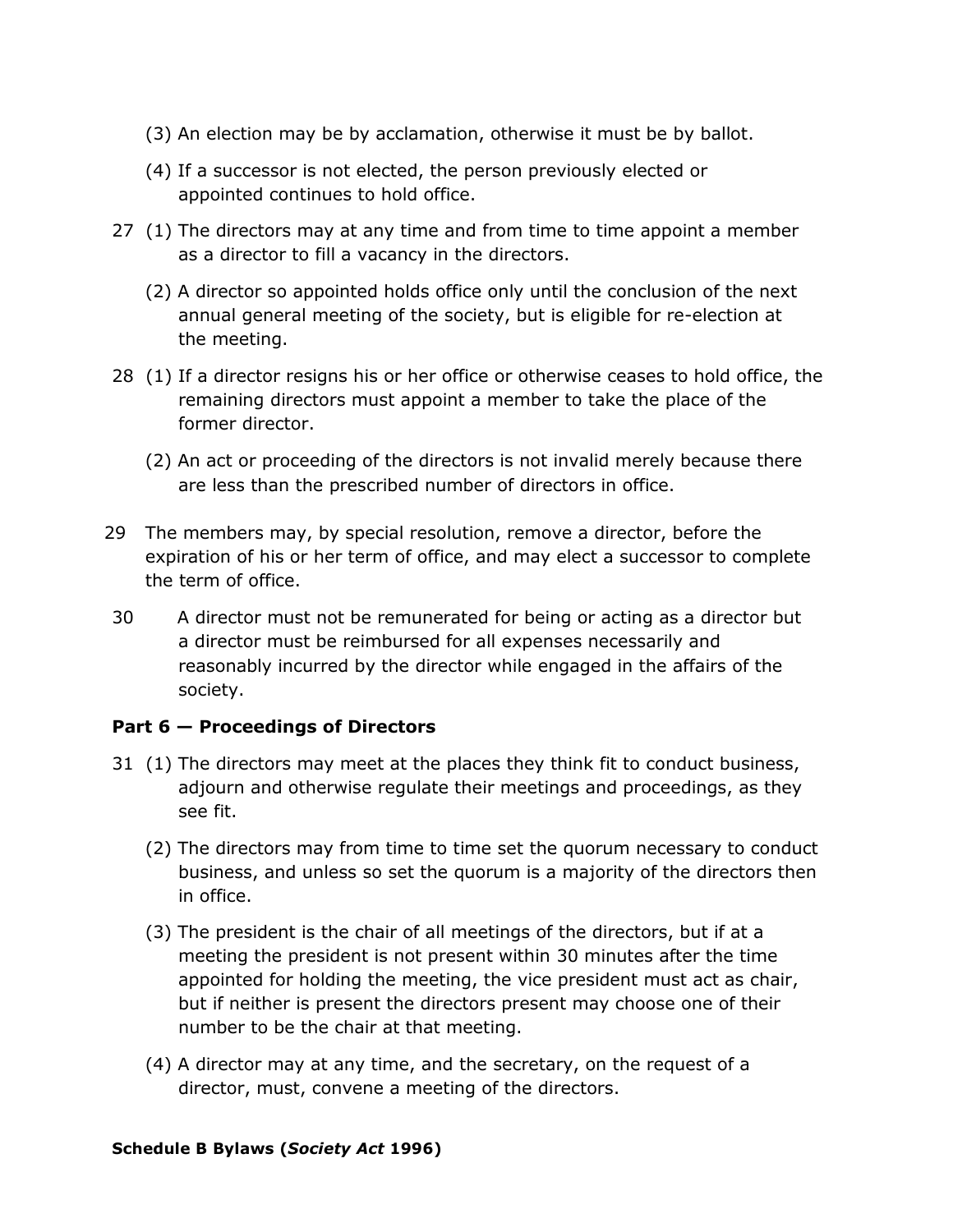- 32 (1) The directors may delegate any, but not all, of their powers to committees consisting of the director or directors as they think fit.
	- (2) A committee so formed in the exercise of the powers so delegated must conform to any rules imposed on it by the directors, and must report every act or thing done in exercise of those powers to the earliest meeting of the directors held after the act or thing has been done.
- 33 A committee must elect a chair of its meetings, but if no chair is elected, or if at a meeting the chair is not present within 30 minutes after the time appointed for holding the meeting, the directors present who are members of the committee must choose one of their number to be the chair of the meeting.
- 34 The members of a committee may meet and adjourn as they think proper.
- 35 For a first meeting of directors held immediately following the appointment or election of a director or directors at an annual or other general meeting of members, or for a meeting of the directors at which a director is appointed to fill a vacancy in the directors, it is not necessary to give notice of the meeting to the newly elected or appointed director or directors for the meeting to be constituted, if a quorum of the directors is present.
- 36 A director who may be absent temporarily from British Columbia may send or deliver to the address of the society a waiver of notice, which may be by letter, telegram, telex or cable, of any meeting of the directors and may at any time withdraw the waiver, and until the waiver is withdrawn,
	- (a) a notice of meeting of directors is not required to be sent to that director, and
	- (b) any and all meetings of the directors of the society, notice of which has not been given to that director, if a quorum of the directors is present, are valid and effective.
- 37 (1) Questions arising at a meeting of the directors and committee of directors must be decided by a majority of votes.
	- (2) In the case of a tie vote, the chair does not have a second or casting vote.
- 38 A resolution proposed at a meeting of directors or committee of directors need not be seconded, and the chair of a meeting may move or propose a resolution.
- 39 A resolution in writing, signed by all the directors and placed with the minutes of the directors, is as valid and effective as if regularly passed at a meeting of directors.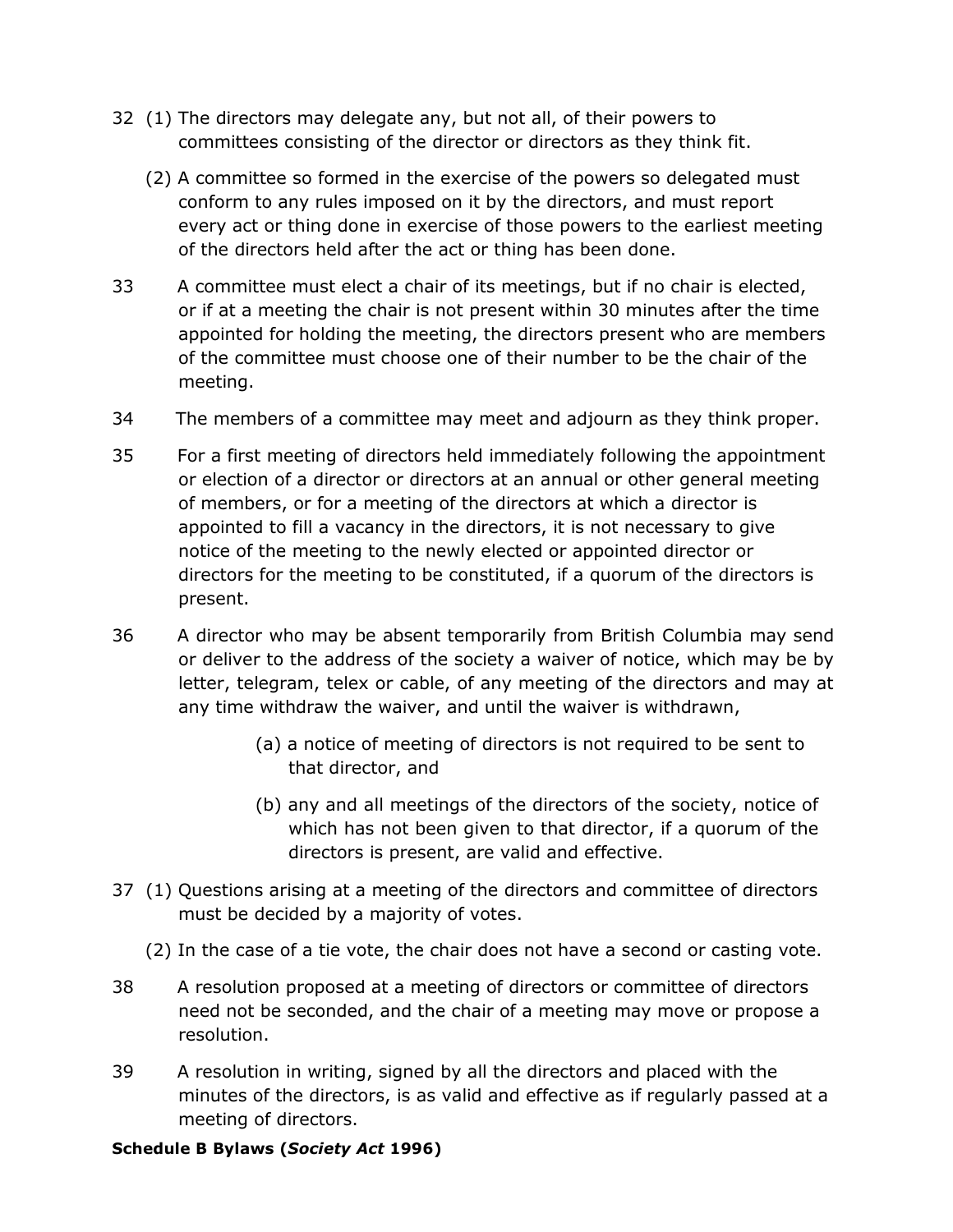# **Part 7 — Duties of Officers**

- 40 (1) The president presides at all meetings of the society and of the directors.
	- (2) The president is the chief executive officer of the society and must supervise the other officers in the execution of their duties.
- 41 The vice president must carry out the duties of the president during the president's absence.
- 42 The secretary must do the following:
	- (a) conduct the correspondence of the society;
	- (b) issue notices of meetings of the society and directors;
	- (c) keep minutes of all meetings of the society and directors;
	- (d) have custody of all records and documents of the society
	- except those required to be kept by the treasurer;
	- (e) have custody of the common seal of the society;
	- (f) maintain the register of members.
- 43 The treasurer must
	- (a) keep the financial records, including books of account, necessary to comply with the *Society Act*, and
	- (b) render financial statements to the directors, members and others when required.
- 44 (1) The offices of secretary and treasurer may be held by one person who is to be known as the secretary treasurer.
	- (2) If a secretary treasurer holds office, the total number of directors must not be less than 5 or the greater number that may have been determined under bylaw 25 (2).
- 45 In the absence of the secretary from a meeting, the directors must appoint another person to act as secretary at the meeting.

#### **Part 8 — Seal**

- 46 The directors may provide a common seal for the society and may destroy a seal and substitute a new seal in its place.
- 47 The common seal must be affixed only when authorized by a resolution of the directors and then only in the presence of the persons specified in the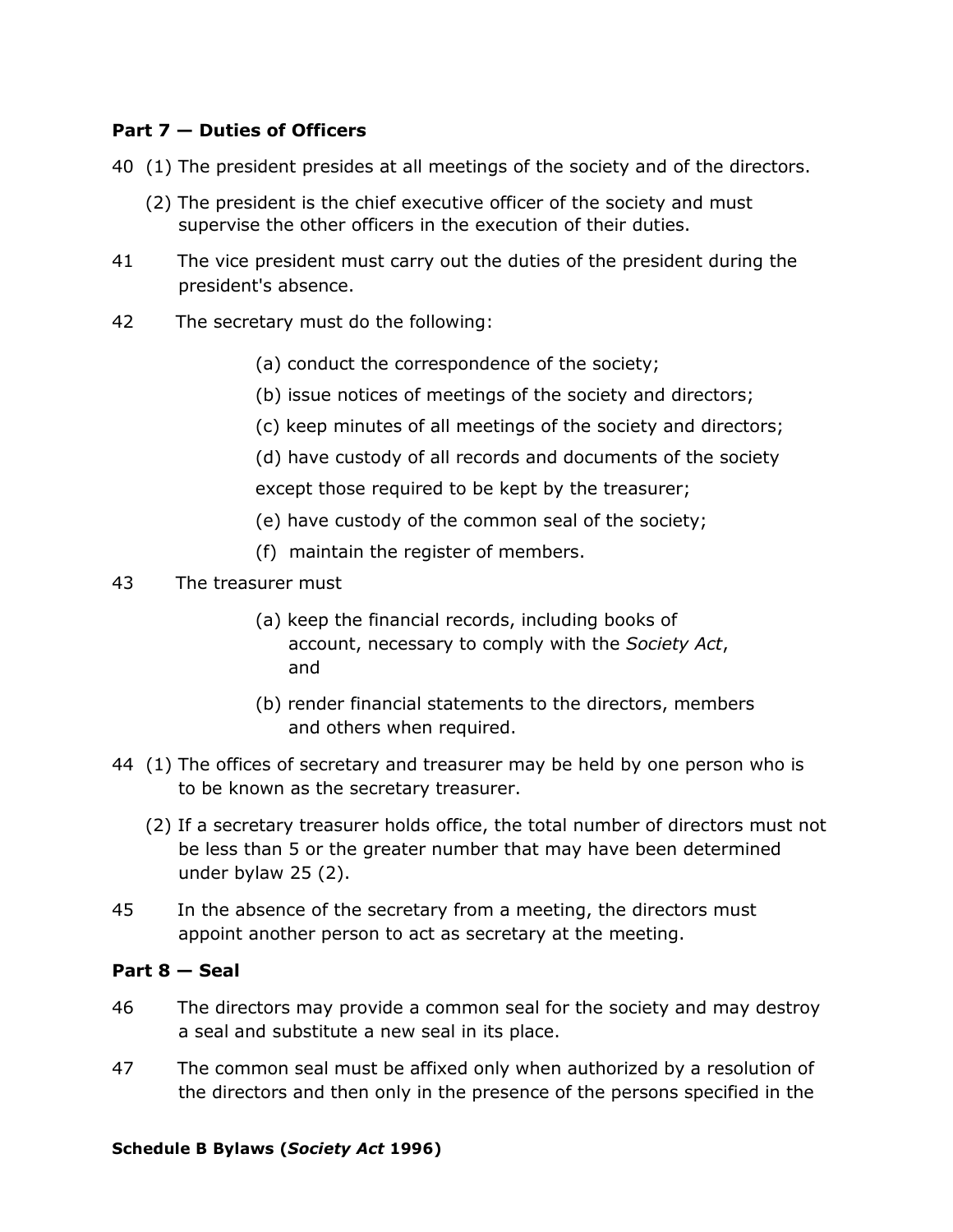resolution, or if no persons are specified, in the presence of the president and secretary or president and secretary treasurer.

### **Part 9 — Borrowing**

- 48 In order to carry out the purposes of the society the directors may, on behalf of and in the name of the society, raise or secure the payment or repayment of money in the manner they decide, and, in particular but without limiting that power, by the issue of debentures.
- 49 A debenture must not be issued without the authorization of a special resolution.
- 50 The members may, by special resolution, restrict the borrowing powers of the directors, but a restriction imposed expires at the next annual general meeting.

# **Part 10 — Auditor**

- 51 This Part applies only if the society is required or has resolved to have an auditor.
- 52 The first auditor must be appointed by the directors who must also fill all vacancies occurring in the office of auditor.
- 53 At each annual general meeting the society must appoint an auditor to hold office until the auditor is re-elected or a successor is elected at the next annual general meeting.
- 54 An auditor may be removed by ordinary resolution.
- 55 An auditor must be promptly informed in writing of the auditor's appointment or removal.
- 56 A director or employee of the society must not be its auditor.
- 57 The auditor may attend general meetings.

# **Part 11 — Notices to Members**

- 58 A notice may be given to a member, either personally or by mail to the member at the member's registered address.
- 59 A notice sent by mail is deemed to have been given on the second day following the day on which the notice is posted, and in proving that notice has been given, it is sufficient to prove the notice was properly addressed and put in a Canadian post office receptacle.
- 60 (1) Notice of a general meeting must be given to